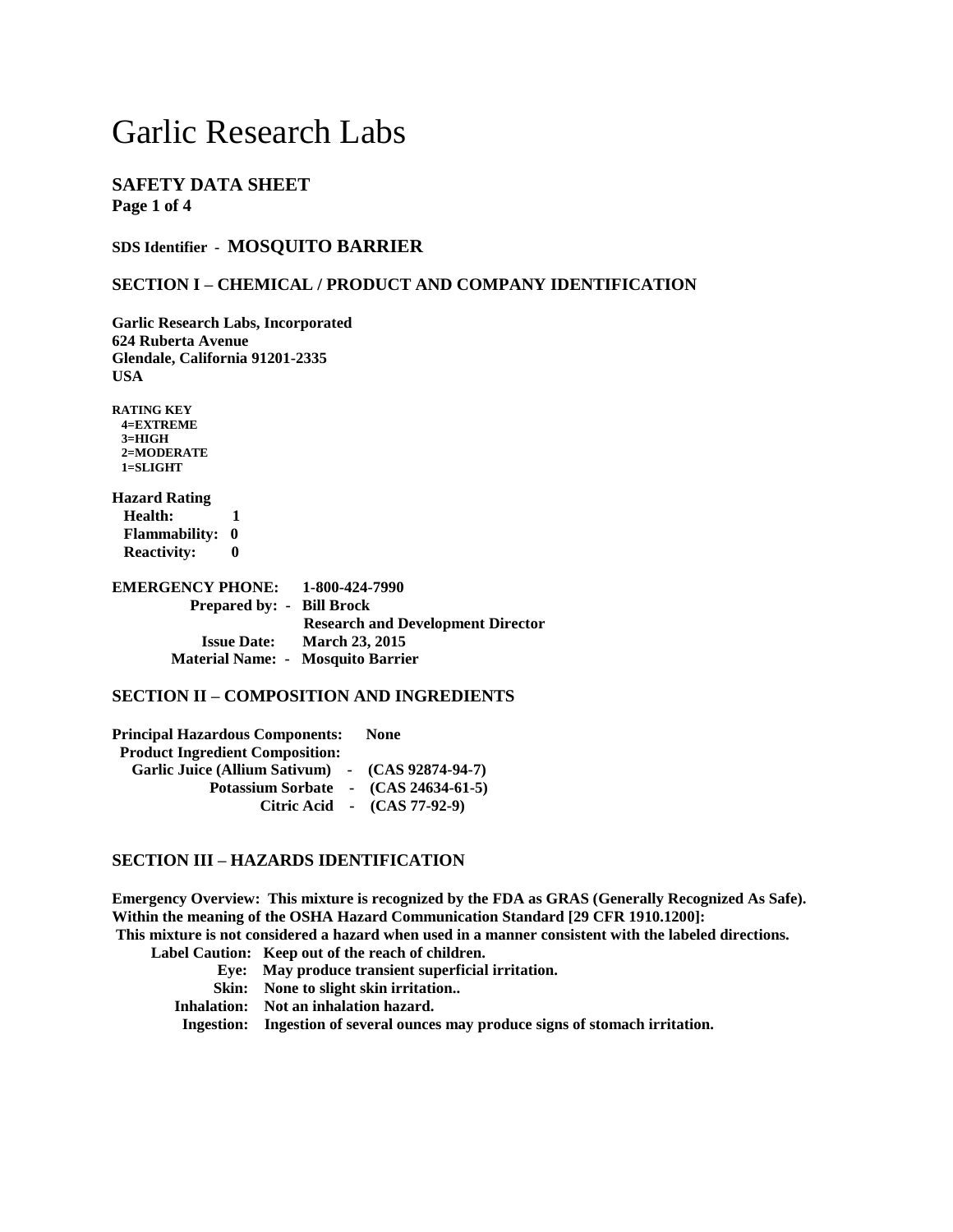**Page 2 of 4**

#### **SDS Identifier: - Mosquito Barrier**

#### **SECTION IV – FIRST AID MEASURES**

 **Eye: Flush with water. Skin: Rinse with water. Inhalation: No applicable information has been found. Ingestion: May cause nausea, vomiting and mild GI irritation. Swallow milk or water to dilute.**

# **SECTION V – FIRE FIGHTING MEASURES**

|                                                   | <b>Flash Point:</b> Not applicable            |
|---------------------------------------------------|-----------------------------------------------|
| <b>Auto-ignition Temperature:</b> Not applicable. |                                               |
| <b>Flammable Limits:</b> Not applicable           |                                               |
| <b>Extinguishing Media:</b>                       | Material will not burn.                       |
|                                                   | Explosion Hazards: Material will not explode. |
| <b>Special Instructions: None</b>                 |                                               |

#### **SECTION VI – ACCIDENTAL RELEASE MEASURES**

 **Personal Safeguards: Avoid excessive contact with eyes and skin. Environmental Precautions: Absorb spills with inert material. Spill Clean-up Procedures:**   *Industrial:* **Absorb liquid and place in disposal container. May wash liquid with water into sewer. This material is not known to possess additional hazards when spilled beyond those of other non-hazardous materials.**   *Household:* **Product used in household may be disposed of in refuse or sewer.**

## **SECTION VII – HANDLING AND STORAGE**

| <b>Recommended Storage Temperature: None</b>                    |  |
|-----------------------------------------------------------------|--|
| <b>Personal Precautions for Safe Storage and Handling: None</b> |  |
| Conditions for Safe Storage: Store in cool dry area.            |  |
| <b>Other Precautions:</b> None                                  |  |

#### **SECTION VIII – EXPOSURE CONTROLS, PERSONAL PROTECTION**

|                                  | This section only applies to the product when used in an industrial setting. |
|----------------------------------|------------------------------------------------------------------------------|
| <b>Ventilation:</b>              | Good general ventilation is sufficient for control.                          |
| <b>Eve Protection:</b>           | Wear safety glasses with side shields.                                       |
| <b>Respiratory Protection:</b>   | <b>None</b>                                                                  |
| <b>Skin Protection:</b>          | For brief contact normal work attire is sufficient.                          |
| <b>Other Special Protection:</b> | Wear long sleeve shirt, long pants and high top shoes.                       |
|                                  | Wash thoroughly after handling and applying.                                 |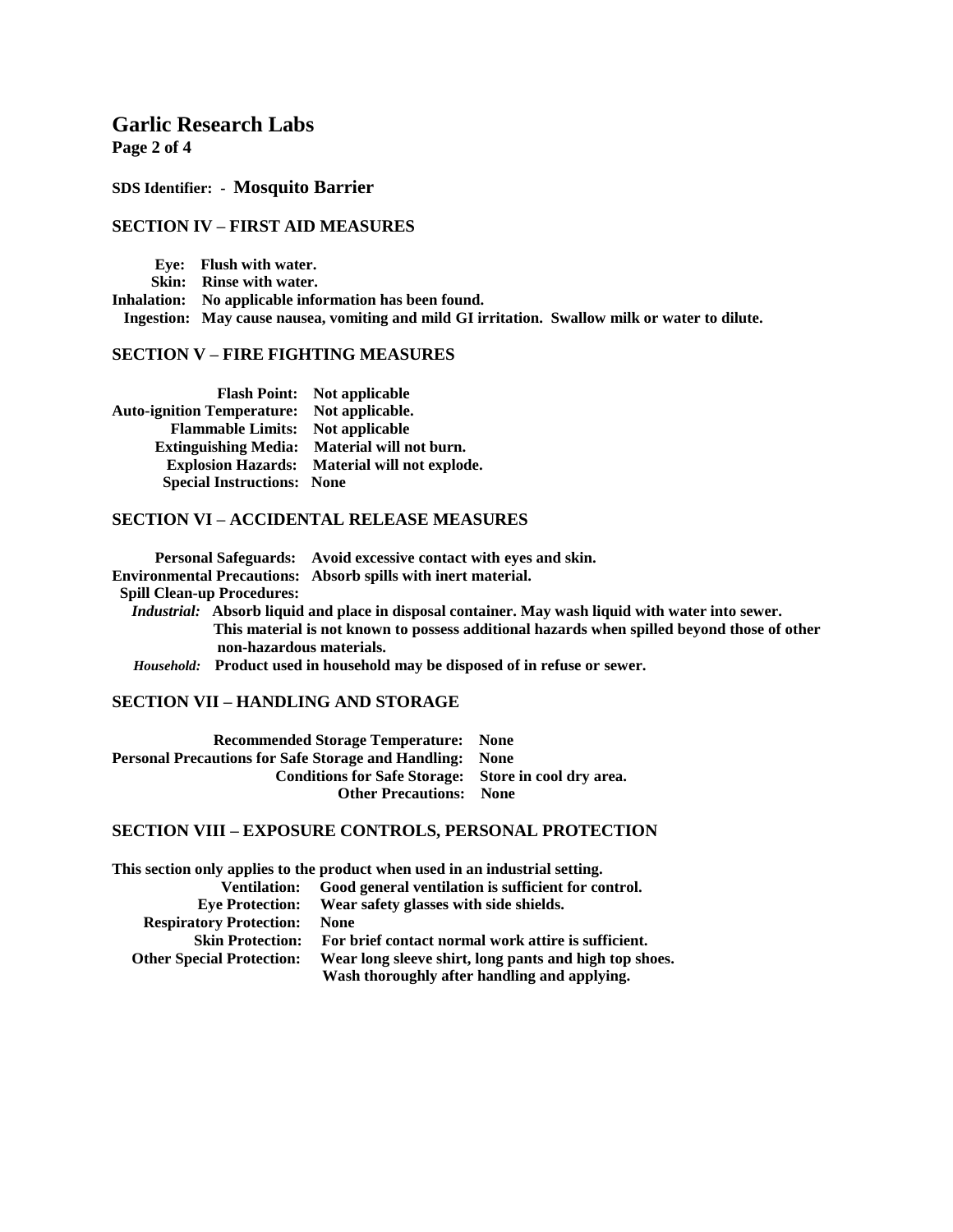**Page 3 of 4**

#### **SDS Identifier: - Mosquito Barrier**

# **SECTION IX – PHYSICAL AND CHEMICAL PROPERTIES**

| Appearance / Color: Light to dark amber colored liquid |
|--------------------------------------------------------|
| <b>Melting Point:</b> Not applicable                   |
| Odor: Strong garlic                                    |
| <b>Boiling Point:</b> Not available                    |
| <b>Odor Threshold:</b> Low                             |
| <b>Solubility in Water: Soluble</b>                    |
| <b>Physical State:</b> Liquid                          |
| Vapor Density: Not available                           |
| Specific Gravity $(H2O=1)$ : 1.1                       |
| $\text{pH}: 6.2 - 7.3$                                 |
|                                                        |

## **SECTION X – STABILITY AND REACTIVITY**

 **Stability: Stable Possibility of Hazardous Reaction: None known Incompatibility (Materials to avoid): None known Hazardous Decomposition Products: None known**

### **SECTION XI – TOXICOLOGICAL INFORMATION**

**Chronic Effects: No chronic health effects reported. Target Organs: No target organs reported. Carcinogenicity: This finished consumer product is not carcinogenic. NTP: No IARC: No**

## **SECTION XII – ECOLOGICAL INFORMATION**

**This product has not been registered with the U.S. Environmental Protection Agency. Relevant eco-toxicity and fate data for ingredients in this formulation have been reviewed and Garlic Research Labs represents that the product qualifies for exemption from registration under the Federal Insecticide, Fungicide and Rodenticide Act. Under normal and foreseeable consumer uses, there are no concerns for aquatic organisms exposed to the product ingredients at the anticipated environmental concentrations and do not accumulate in the environment. The product is compatible with down-the-drain disposal routes, including municipal wastewater treatment processes and septic tank systems. This product is intended for dispersive use and should not be disposed of directly into the environment.**